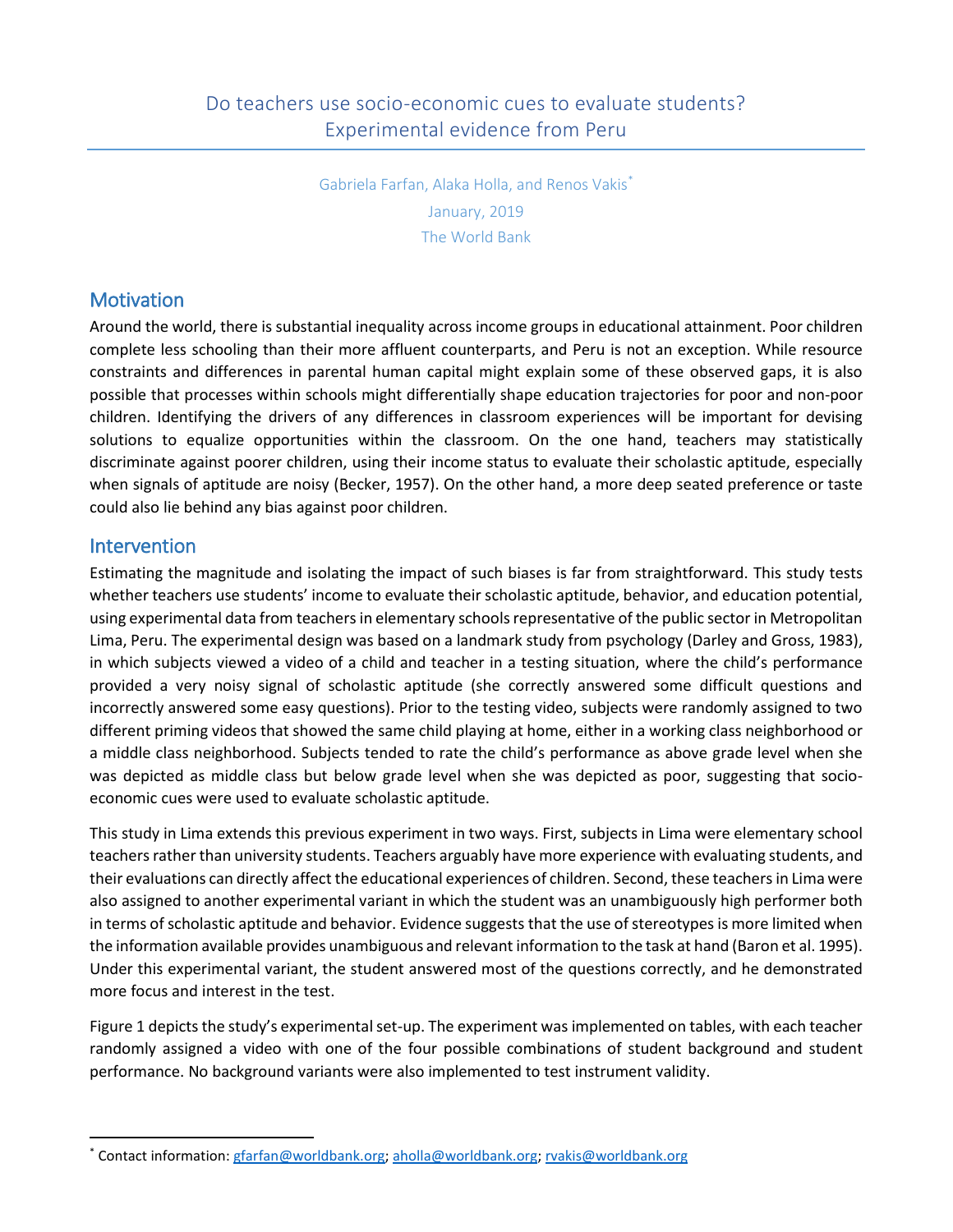

Initial results suggest that both statistical discrimination - and potentially taste-based discrimination - affect teachers' evaluations of students. First, in the ambiguous performance variant, when the signal is noisy, teachers use the student's income to evaluate his scholastic aptitude. The poor student was 14 percentage points (or 25 percent) more likely to be rated as performing below grade level. Income priming, however, does not affect their behavioral evaluation of the student. Second, when the testing video instead depicts an unambiguously high performing student, teachers primed to think that the student is poor evaluate his scholastic aptitude as higher than teachers primed to think that he is not poor. In this case, however, teachers provide a significantly harsher evaluation of the poorer student's behavior, especially with respect to his motivation and character. Third, regardless of testing performance, teachers always have lower expectations for the student's final educational attainment when they are primed to think that the student is poor.

This empirical pattern of results suggest that prior beliefs among teachers can predispose them to evaluating poorer students less favorably than their more affluent classmates, even when their scholastic aptitude and behavior is the same. In the ambiguous performance case, the negative stereotype readily finds confirmation in the student's scholastic performance, and teachers accordingly evaluate the poorer student's performance as lower. In the high performance case, when the stereotype cannot be manifest in the scholastic evaluation, it gets transferred to the behavioral evaluation, and teachers thus consider the poorer student to have lower motivation and judge his character more harshly.

## **Implications**

These judgments about a student's scholastic aptitude and their behavior can affect their lifelong academic trajectories through both the grades they receive and the expectations they might sense from their teachers. A recent study from the United States, for example, showed that among children with the same standardized test scores, teachers gave better grades to students perceived to show more self-control and engagement in the classroom (Cornwell et al, 2013). In another study, researchers chose students at random and labeled them as "gifted" to their teachers (Rosenthal and Jacobson, 1968). These fake "gifted" students ended up significantly outperforming the other students. In the context of gender biases, Carlana 2018 finds that higher implicit biases among teachers are associated with a higher gender gap in math performance, lower self-assessment of math abilities among girls, and choice of school tracks among girls.